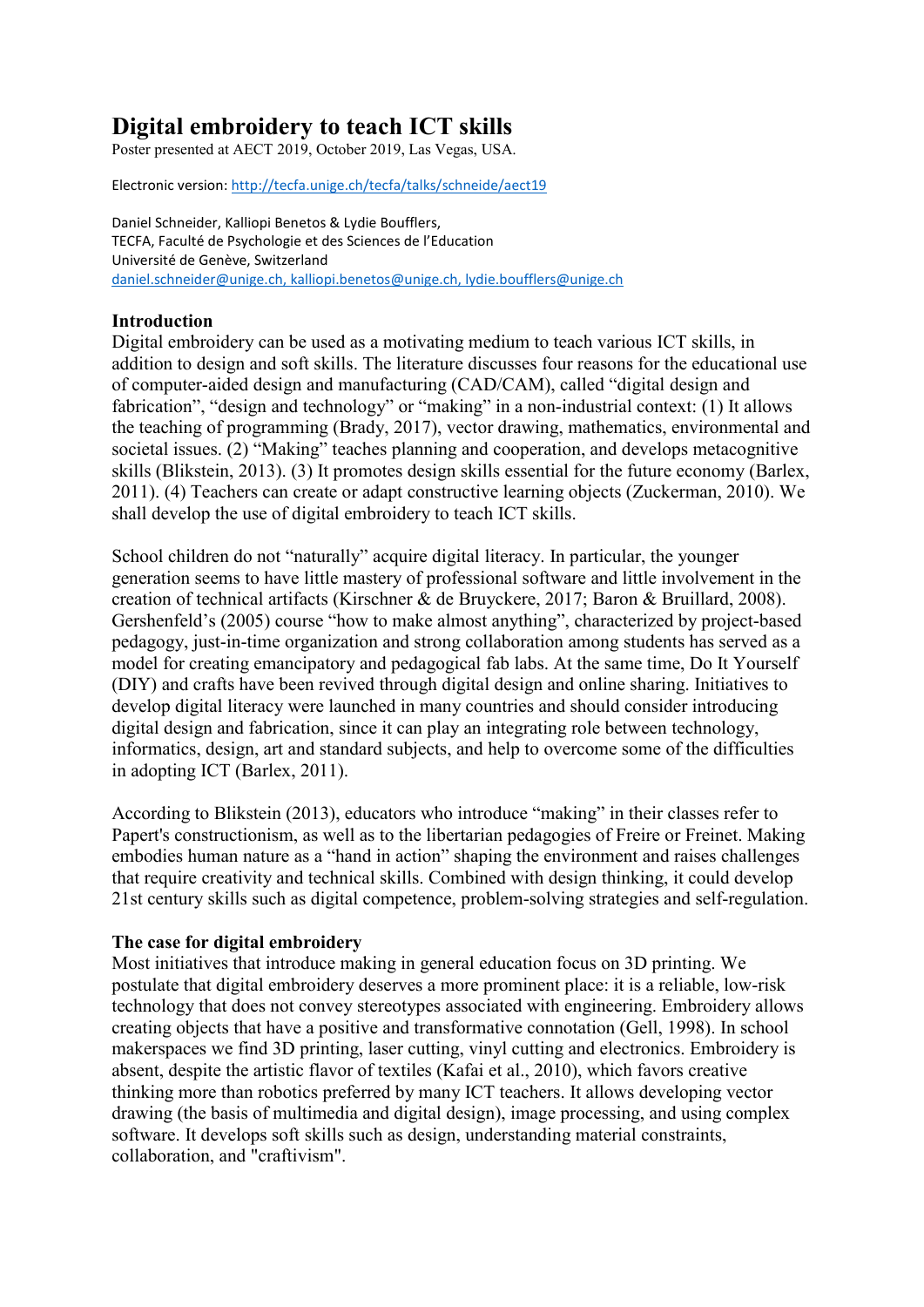Computerized embroidery is an interesting entry point to CAD/CAM and computer science. Compared to laser cutting, embroidery is less expensive. Compared to 3D printing, embroidery is much faster. Compared to both, embroidery presents fewer potential health risks and is more environmentally friendly. It could be of interest to creative children who are not attracted to engineering and could be taught in synergy with drawing classes.

Since 2011, we are offering a master level course on making (3D printing, laser cutting and machine embroidery) in education. This course includes a technical introduction, participation in the writing of a virtual book, a project to be carried out with external participants and participation in an "outreach" event. Projects include communication, games, pedagogical scripting, special education and identity work, of which we will show examples. Students in educational technology learn technology relatively easily and acquire transferable skills, e.g. creating embroidery improved vector drawing and image manipulation skills.

In order to test the public interest in digital embroidery and its use in education, we organized several outreach events since 2018 (N=a few hundred). Participants create a hand drawing that our students transform into embroidery by showing them the entire process. A questionnaire administered to 78 participants (M\_age=18.10, SD\_age=14.18, 47% F) at one of these events measured their interest and perceived difficulty. The questionnaire was divided into two parts. Before the activity, participants were asked to estimate the difficulty of 3 tasks (drawing, vectorization, embroidery) on a 7-point scale. After each task, they engaged in the same evaluation. The participants have a stable image of the difficulty of drawing and vectorization but reevaluate downwards the difficulty of creating an embroidery with a machine. Interest in the activity was very high (on a scale of 1 to 7,  $M=6.91$ ,  $SD=0.29$ ). The motivation to learn more in the future was somewhat lower (M=5.69, SD=1.55). These results show that embroidery can foster a certain commitment and that its difficulty is perceived as "affordable", two interesting conditions to continue to develop this avenue.

A simplified workflow diagram as well as a list of ICT skills that can be taught and learned through digital embroidery are presented in the Annex.

#### **References**

Baron, G. & Bruillard, E. (2008). Technologies de l'information et de la communication et indigènes numériques : quelle situation ? STICEF, 15, 1–12.

Barlex, D. (2011). Dear minister, this is why design and technology is a very important subject in the school curriculum. Design and Technology Education, 16 (3), 9-18.

Blikstein, P. (2013). Digital Fabrication and Making in Education: The Democratization of Invention. In J. Walter-Herrmann & C. Büching (Eds.), FabLabs: Of Machines, Makers and Inventors, Bielefeld: Transcript.

Brady,C. K. Orton, D. Weintrop, G. Anton, S. Rodriguez & Wilensky, U (2017). All Roads Lead to Computing: Making, Participatory Simulations, and Social Computing as Pathways to Computer Science, IEEE Transactions on Education, 60 (1), 59-66.

Gell, A. (1998), Art and Agency. An Anthropological Theory, Oxford: Clarendon Press.

Gershenfeld, N. (2005). FAB: The Coming Revolution on Your Desktop. From Personal Computers to Personal Fabrication, New York: Basic Books.

Kafai, Y. B; Peppler, K.A., Burke, Q, Moore M. & Glosson D. (2010). Fröbel's forgotten gift: textile construction kits as pathways into play, design and computation. Proceedings of IDC '10.

Kirschner, P. & De Bruyckere, P. (2017). The myths of the digital native and the multitasker. Teaching and Teacher Education 67, 135-142.

Zuckerman, O. (2010). Designing digital objects for learning: lessons from Froebel and Montessori, International Journal of Arts and Technology 3 (1) 124-135.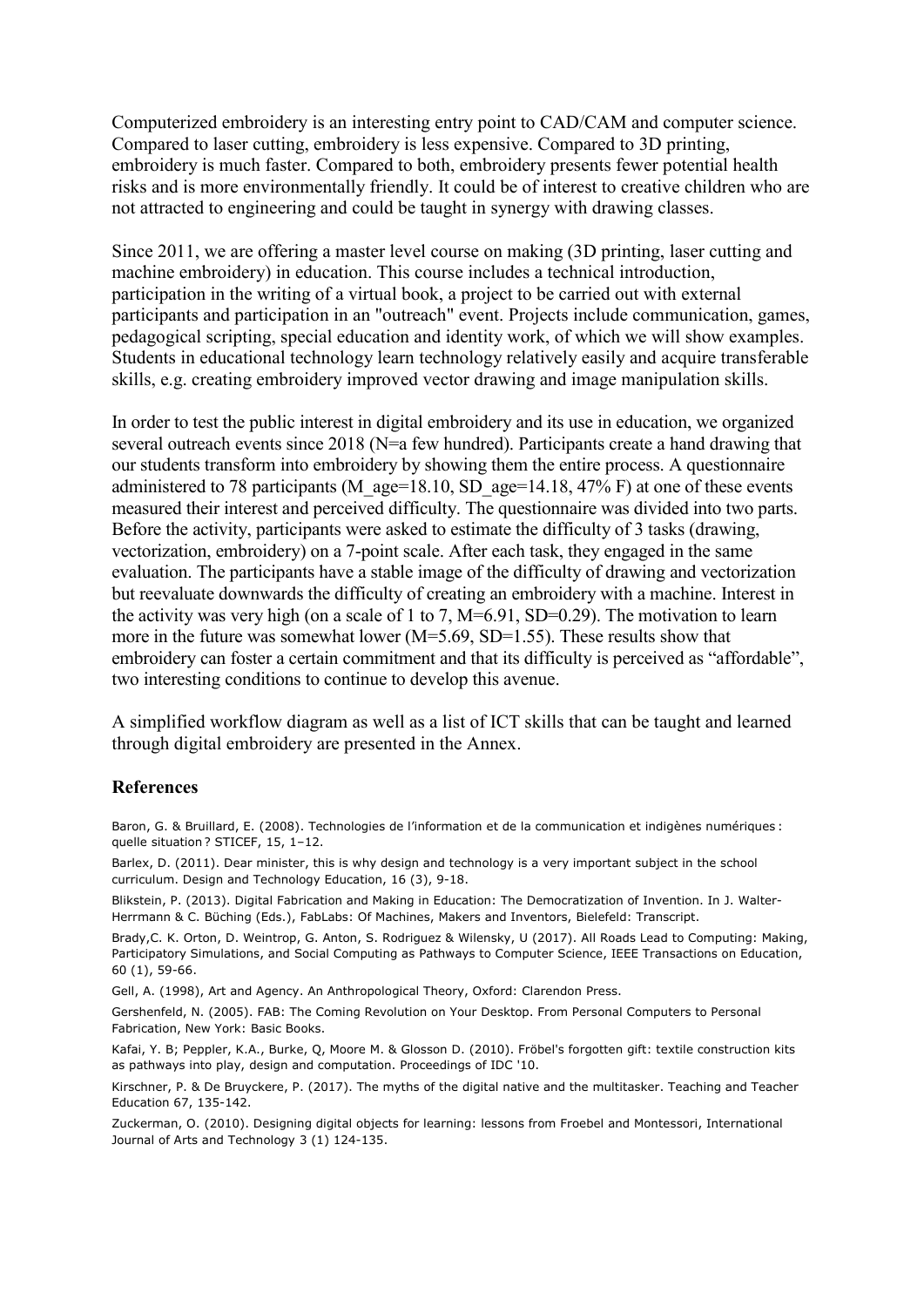## **Embroidery workflows**

Designing a machine stitchable embroidery can follow a diverse workflow, as shown in the figure below. People can start from hand drawings or raster images (requiring image manipulation and vectorization). Most digital designers probably start from a vector drawing, sometimes reusing clipart. Others may directly draw *embroidery objects*. Using *digitized* fonts is recommended for creating text. Once drawings are translated into parameterizable embroidery objects, a lot of fine tuning can be done.



#### **Learn more:**

[https://edutechwiki.unige.ch/en/Machine\\_embroidery](https://edutechwiki.unige.ch/en/Machine_embroidery) <https://edutechwiki.unige.ch/fr/broderie>



Xtecfa